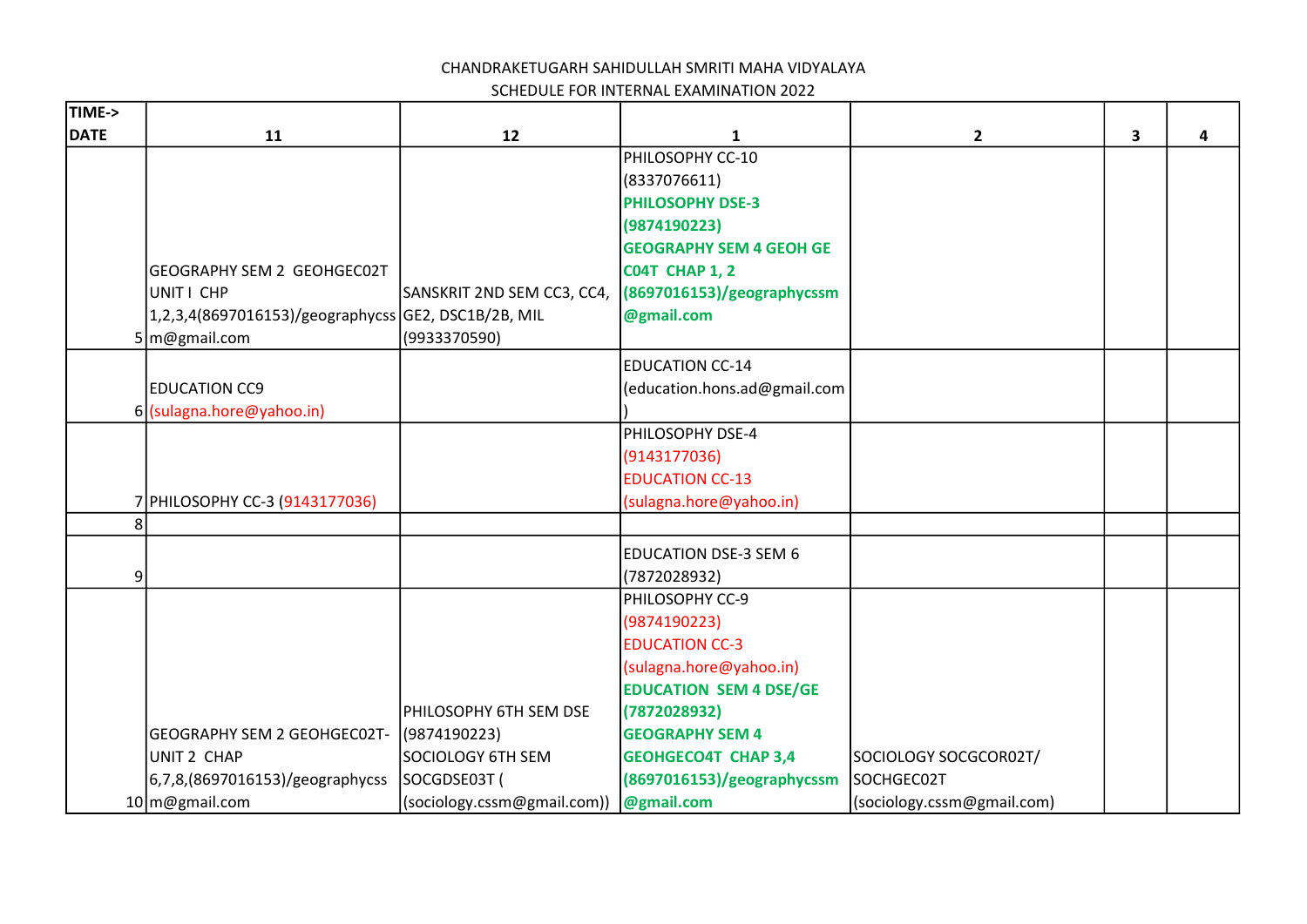| TIME->      |                              |                                 |                                                          |                           |   |   |
|-------------|------------------------------|---------------------------------|----------------------------------------------------------|---------------------------|---|---|
| <b>DATE</b> | 11                           | 12                              | 1                                                        | $\overline{2}$            | 3 | 4 |
|             |                              | POL SCIENCE                     |                                                          |                           |   |   |
|             |                              | CC3(9874194875)                 |                                                          |                           |   |   |
|             |                              | ARABIC SEM 6 DSE 03T            |                                                          |                           |   |   |
|             |                              | (9563104354)                    |                                                          |                           |   |   |
|             |                              | ARABIC SEM 6 DSE 04T            |                                                          |                           |   |   |
|             |                              | (9563104354)                    | POL SCIENCE CC8(6296681916)                              |                           |   |   |
|             |                              | ARABIC SEM 6 GEN DSE 01T        | PHILOSOPHY CC-                                           |                           |   |   |
|             |                              | (9563104354)                    | 13(9143177036)                                           |                           |   |   |
|             |                              | <b>ARABIC SEM 6 SEC</b>         | <b>EDUCATION DSC &amp; GE AT 01.00</b>                   |                           |   |   |
| 11          |                              | B(1)(9563104354)                | P.M.(sulagna.hore@yahoo.in))                             |                           |   |   |
|             |                              | BENGALI CC8 (8391804271)        |                                                          |                           |   |   |
|             |                              | HISTORY CC8 (9836138590)        |                                                          |                           |   |   |
|             |                              | SANSKRIT SEM 4 CC10, SEM 6      |                                                          |                           |   |   |
|             |                              | DSE3, DSE4 (9933370590)         |                                                          |                           |   |   |
|             |                              | SANSKRIT SEM 2 CC3, CC4,        |                                                          |                           |   |   |
|             |                              | GE2, DSC 1B/2B SEM 4 CC8,       |                                                          |                           |   |   |
|             |                              | CC9, CC10, GE4, DSE1D/2D,       |                                                          |                           |   |   |
|             |                              | SEM 6 CC13, CC14, DSC3,         |                                                          |                           |   |   |
|             |                              | DSC4, DSE1D, GE2 ONLINE         | <b>EDUCATION CC8</b>                                     |                           |   |   |
|             |                              | <b>PROJECT SUBMIT BEFORE 4</b>  | (education.hons.ad@gmail.com   BENGALI CC13 (7278620609) |                           |   |   |
| 12          |                              | <b>PM</b>                       |                                                          | HISTORY CC13 (9051684044) |   |   |
|             |                              |                                 |                                                          |                           |   |   |
|             |                              | BENGALI CC9(9732746324)         | <b>POL SCIENCE CC13</b>                                  |                           |   |   |
|             |                              | POL SCIENCE CC9                 | (9836813810)                                             |                           |   |   |
|             |                              | (6296681916)                    | PHILOSOPHY SEM 4 DSC & GE(                               |                           |   |   |
|             |                              | <b>HISTORY CC9 (9836138590)</b> | 9143177036) SOCIOLOGY 4TH                                |                           |   |   |
|             | POL SCIENCE CC4 (9874194875) | <b>ARABIC SEM 4 GEN DSC/GE</b>  | SEM SOCGCOR04T/                                          |                           |   |   |
|             | PHILOSOPHY SEM 6 GE (        | (9563104354)                    | SOCHGEC04T (                                             | BENGALI CC14 (7278620609) |   |   |
|             | 13 8337076611)               |                                 | (sociology.cssm@gmail.com))                              | HISTORY CC14 (9051684040) |   |   |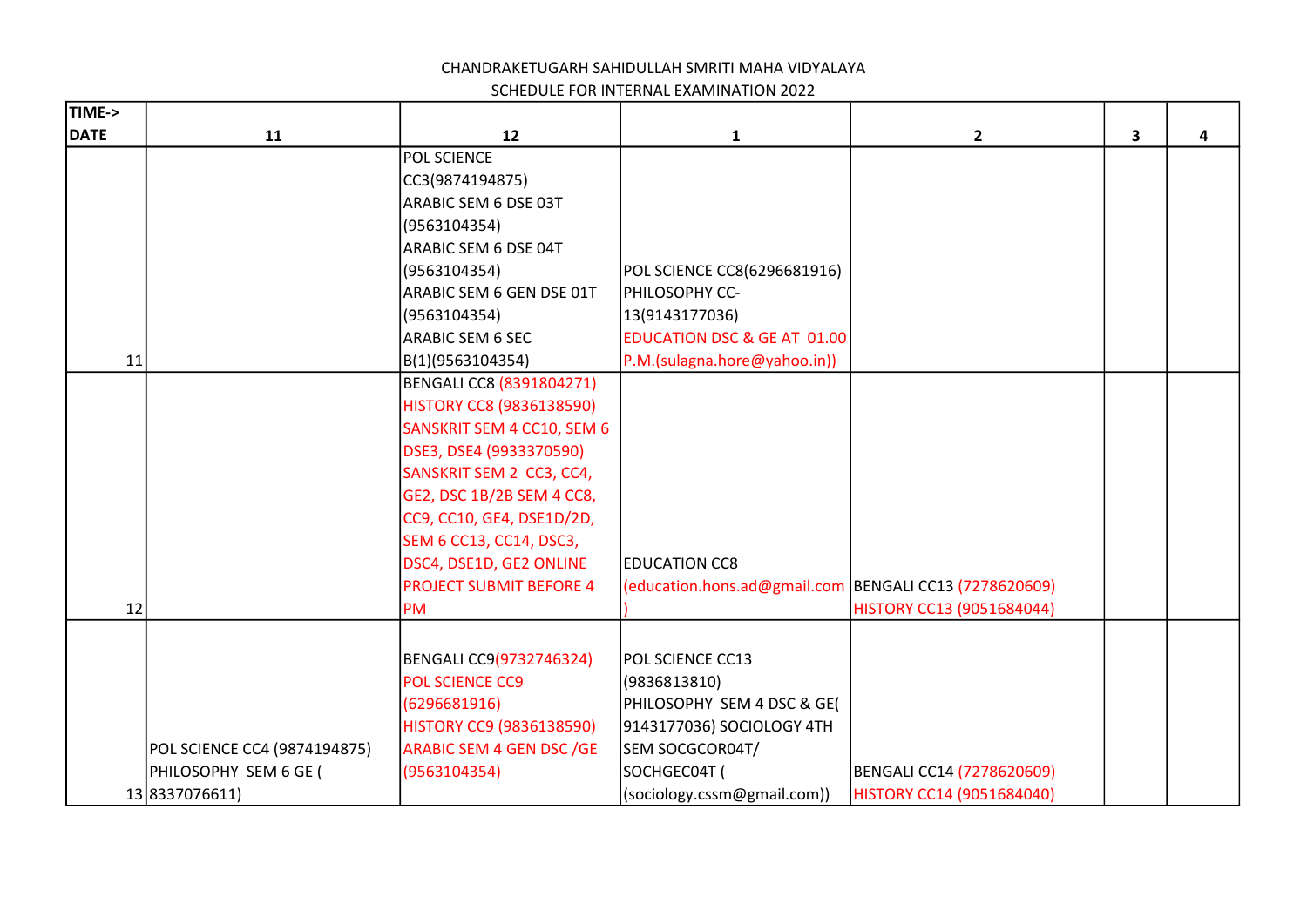| TIME->      |                                                                                                                                      |                                                                                                                                                                                                                                                                                                                                |                                                                                                                                                                                                                                                                                     |                                                                                                                                                                   |   |   |
|-------------|--------------------------------------------------------------------------------------------------------------------------------------|--------------------------------------------------------------------------------------------------------------------------------------------------------------------------------------------------------------------------------------------------------------------------------------------------------------------------------|-------------------------------------------------------------------------------------------------------------------------------------------------------------------------------------------------------------------------------------------------------------------------------------|-------------------------------------------------------------------------------------------------------------------------------------------------------------------|---|---|
| <b>DATE</b> | 11                                                                                                                                   | 12                                                                                                                                                                                                                                                                                                                             | 1                                                                                                                                                                                                                                                                                   | $\mathbf{2}$                                                                                                                                                      | 3 | 4 |
|             | POL SCIENCE CC10 (6296681916)<br><b>GEOGRAPHYSEM 2 GEOHGEC02T</b><br>UNIT 2 CHAP<br>9,10,(8697016153)/geographycssm ARABIC SEM 4 CC8 | BENGALI CC10 (8391804271)<br><b>POL SCIENCE</b><br>CC14(9836813810)<br>HISTORY CC10 (9836138590)<br>HISTORY DSC-04T SEM 4<br>(9836138590)<br><b>HISTORY DSE-02T SEM 6</b><br>(9051684044)<br><b>BENGALI SEM 4 DSC-1D</b><br>(9732746324)<br><b>BENGALI SEM 4 GE</b><br>(9732746324)<br><b>BENGALI SEM6 DSE</b><br>(8637571011) | BENGALI DSE 1 (8017464045)<br><b>EDUCATION</b><br>CC10(cssmeducation@gmail.co<br>m)<br>HISTORY DSE-04T/GE-04T 6TH<br>SEM (9051684044)<br>ARABIC SEM 4 SEC -N(2)<br>(9563104354)<br><b>GEOGRAPHY SEM 4</b><br><b>GEOHGECO4T CHAP 5,6</b><br>(8697016153)/geographycssm<br>@gmail.com | BENGALI DSE 2(9641556125)<br>HISTORY DSE-05T 6TH SEM (<br>9051684044)                                                                                             |   |   |
|             | 14 @gmail.com                                                                                                                        | (9563104354)                                                                                                                                                                                                                                                                                                                   |                                                                                                                                                                                                                                                                                     |                                                                                                                                                                   |   |   |
| 15          |                                                                                                                                      |                                                                                                                                                                                                                                                                                                                                |                                                                                                                                                                                                                                                                                     |                                                                                                                                                                   |   |   |
|             | POL SICNECE DSE 05T<br>16 (9836813810)                                                                                               |                                                                                                                                                                                                                                                                                                                                |                                                                                                                                                                                                                                                                                     |                                                                                                                                                                   |   |   |
| 17          |                                                                                                                                      | POL SCIENCE DSE06T<br>(9836813810)<br>HISTORY GE-02T SEM 6<br>(9051684044)<br><b>BENGALI SEM 4 MIL</b><br>(8391804271)<br><b>BENGALI SEM 6 GE2</b><br>(7278620609)<br>ARABIC CC4 (9563104354)                                                                                                                                  | PHILOSOPHY CC-14<br>(8240098812)<br><b>EDUCATION SEC SEM 4</b><br>(cssmeducation@gmail.com)<br><b>EDUCATION SEM VI DSE GEN</b><br>(7872028932)                                                                                                                                      | PHILOSOPHY SEM 2 DSC<br>(8337076611))AND GE<br>(8240098812)<br>ENGLISH SEM 2 MIL (9874977792)<br>ENGLISH SEM 4 SEC (9734448609)<br>ENGLISH SEM 6 SEC (9734448609) |   |   |